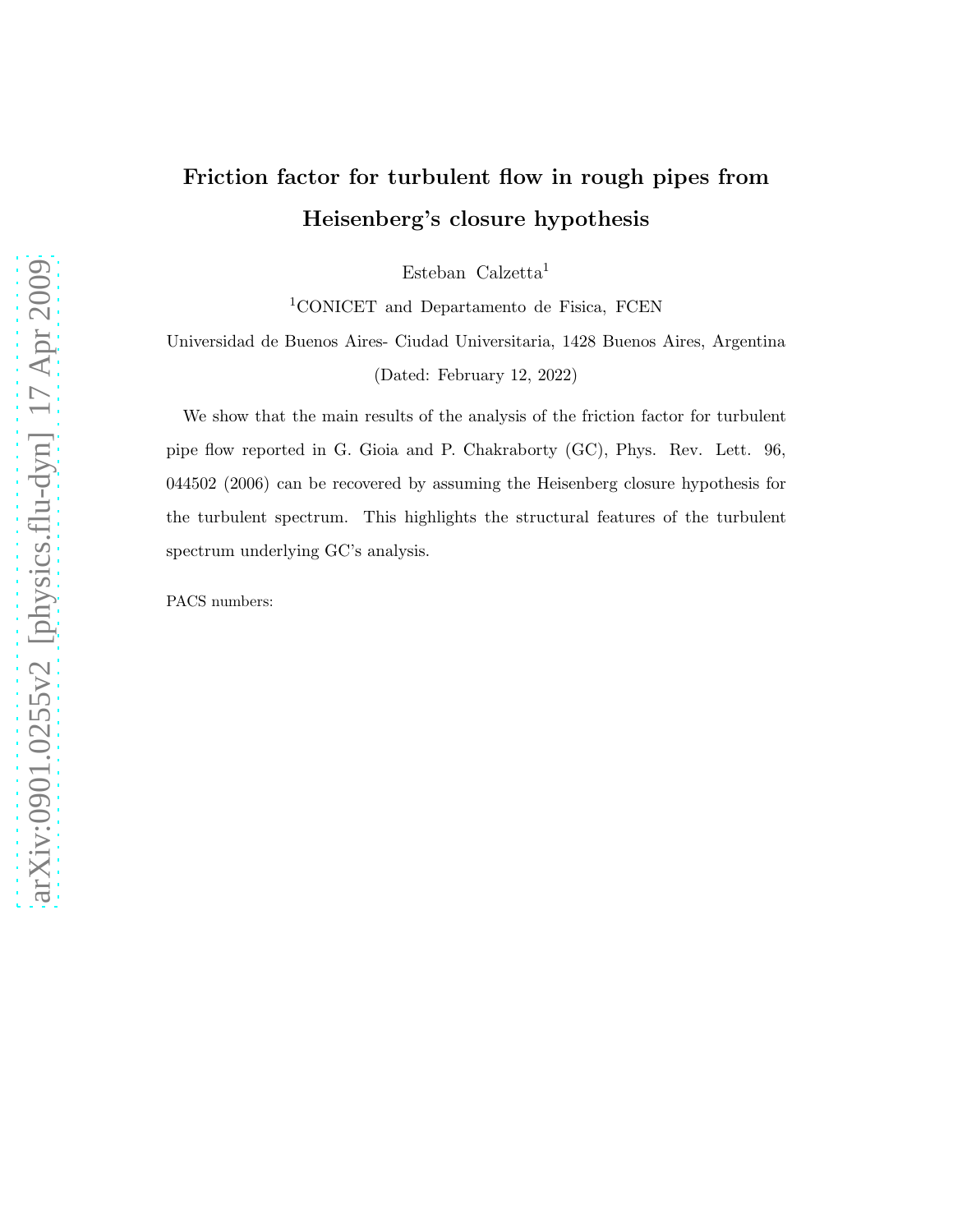## I. INTRODUCTION

The accurate prediction of the friction factor for the turbulent flow of an incompressible fluid through a straight pipe of constant circular section is a matter of huge importance, both practical and fundamental [\[1,](#page-16-0) [2](#page-17-0), [3](#page-17-1)]. Not surprisingly, it has been the subject of careful measurement [\[1,](#page-16-0) [4](#page-17-2)]. There is also an array of empirical formulae to predict the friction factor in concrete situations [\[5](#page-17-3), [6\]](#page-17-4), culminating with the sheer rendition of Nikuradse's experimental results in analytical form provided by Yang and Joseph [\[7\]](#page-17-5). However, the theoretical link between the phenomenological formulae and the experimental results is weak. In particular, some of the most used empirical formulae, such as Colebrook's, erase most of the structure seen in experiment.

In these circumstances, the derivation of several of the key features of the dependence of the friction factor with respect to Reynolds number for a given pipe roughness from a concrete theoretical model in [\[8\]](#page-17-6) (henceforth called GC) is undoubtedly an important step forward. For some background and further developments on the GC model see [\[10,](#page-17-7) [11](#page-17-8), [12](#page-17-9), [13,](#page-17-10) [14\]](#page-17-11). The analysis in GC departs in important aspects from the view of the problem laid down by pioneers such as Prandtl and von Karman [\[1](#page-16-0)] and the classic textbook formulation by Landau [\[9\]](#page-17-12). Therefore it is important to understand what are the fundamental elements underlying the success of the GC model.

Several key features of the Reynolds number dependence of the friction factor, namely the bellies and the Strickler's regime (see GC), can be regained if the GC analysis is combined with Heisenberg's closure hypothesis [\[15,](#page-17-13) [16](#page-17-14), [17\]](#page-18-0) for the turbulent spectrum. The Heisenberg theory is not generally regarded as a realistic depiction of fully developed turbulence [\[18](#page-18-1), [19\]](#page-18-2). Therefore, the fact that the GC analysis works even if the at best qualitatively correct Heisenberg theory is used instead of a (not yet known) exact turbulent spectrum gives us a new perspective on the inner working of the GC model.

This paper is organized as follows. The next section is of a review nature and presents the basic facts and definitions concerning the friction factor and the GC treatment thereof. Section 3 presents the Heisenberg closure hypothesis and derives the GC friction factor for this form of the spectrum. We conclude with a final appraisal of the GC friction factor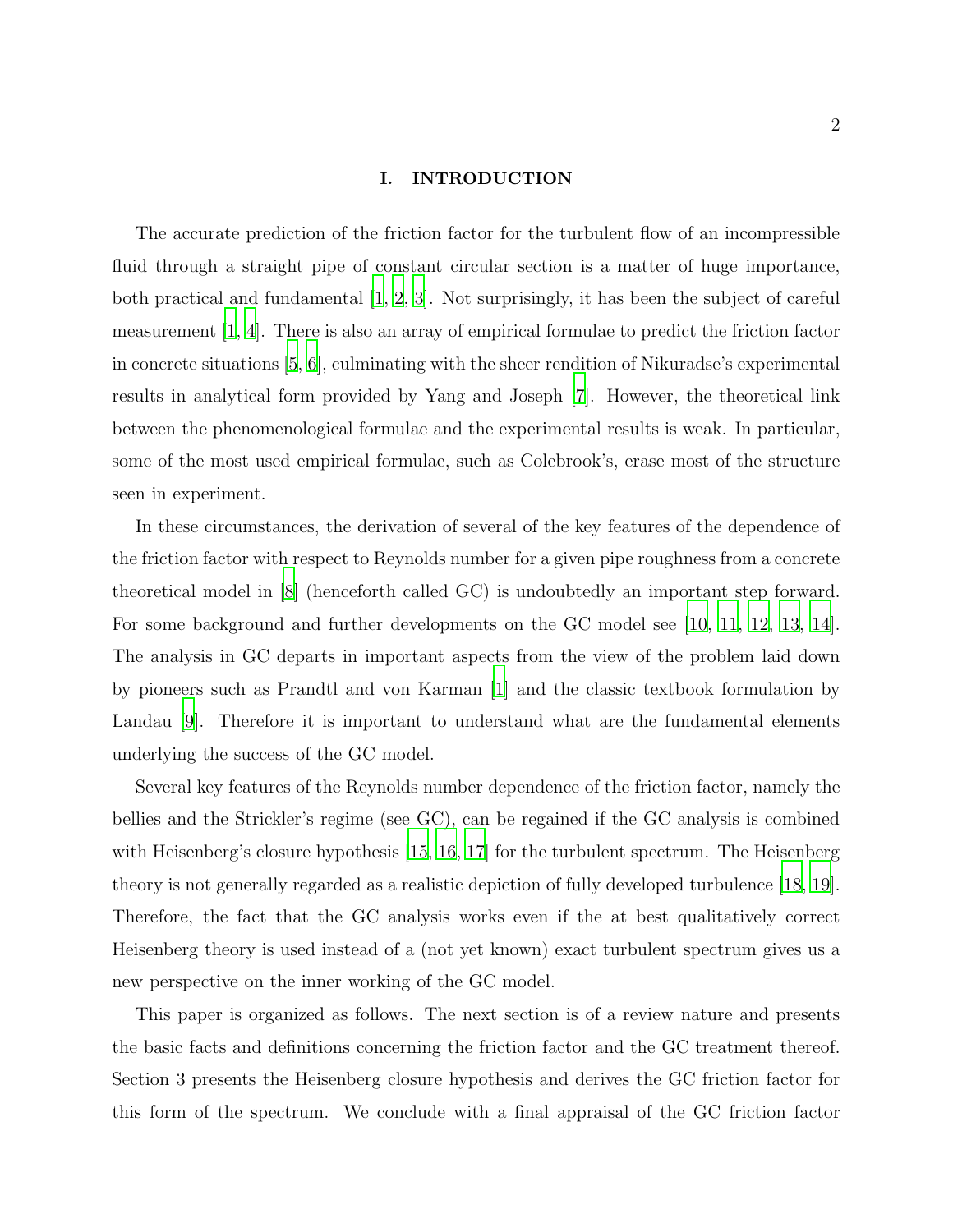formula.

## II. PRELIMINARIES

#### A. Definitions

The goal of this Section is just to put together a basic theoretical description of the Reynolds number dependence of the friction factor. Therefore we shall consider only the simplest case of a single phase incompressible fluid moving within a horizontal pipe. The section of the pipe is circular and the radius is  $R$ . We assume the flow is well developed, meaning that there is a well defined macroscopic velocity  $V$  at every point (we shall use boldface for vector quantities, except for the Reynolds number  $\mathbf{Re}$  to be defined below).  $\mathbf{V}$ depends only on the radial coordinate  $r$ , points in the axial direction  $x$ , and vanishes at the boundary:  $V = v(r) \hat{x}$  and  $v(R) = 0$ . V is automatically divergenceless and obeys the momentum balance equations, which, written in cylindrical coordinates, are

<span id="page-2-1"></span>
$$
\frac{\partial p}{\partial x} = \frac{1}{r} \frac{\partial}{\partial r} r \tau^{rx} \tag{1}
$$

<span id="page-2-0"></span>
$$
\frac{\partial p}{\partial r} = \frac{1}{r} \frac{\partial}{\partial r} r \, \tau^{rr} \tag{2}
$$

Where p is the pressure and  $\tau$  is the stress tensor. Since the RHS of eq. [2](#page-2-0) depends only on r, we the pressure drop  $\partial p/\partial x$  must be r-independent. The eq. [1](#page-2-1) can be integrated (with a boundary condition imposed by regularity)

$$
\tau \equiv \tau^{rx} = \frac{r}{2} \frac{\partial p}{\partial x} \equiv -\tau_0 \left(\frac{r}{R}\right) \tag{3}
$$

where  $\tau_0$  is the stress at the wall. This means that to know the stress on the wall it is enough to find the stress anywhere, since it obeys a simple scaling law.

Another important quantity is the average flow Q. Together with the mass density  $\rho$  and the cross surface  $A = \pi R^2$  it defines the mean velocity V according to  $Q = \rho A V$ . The fluid is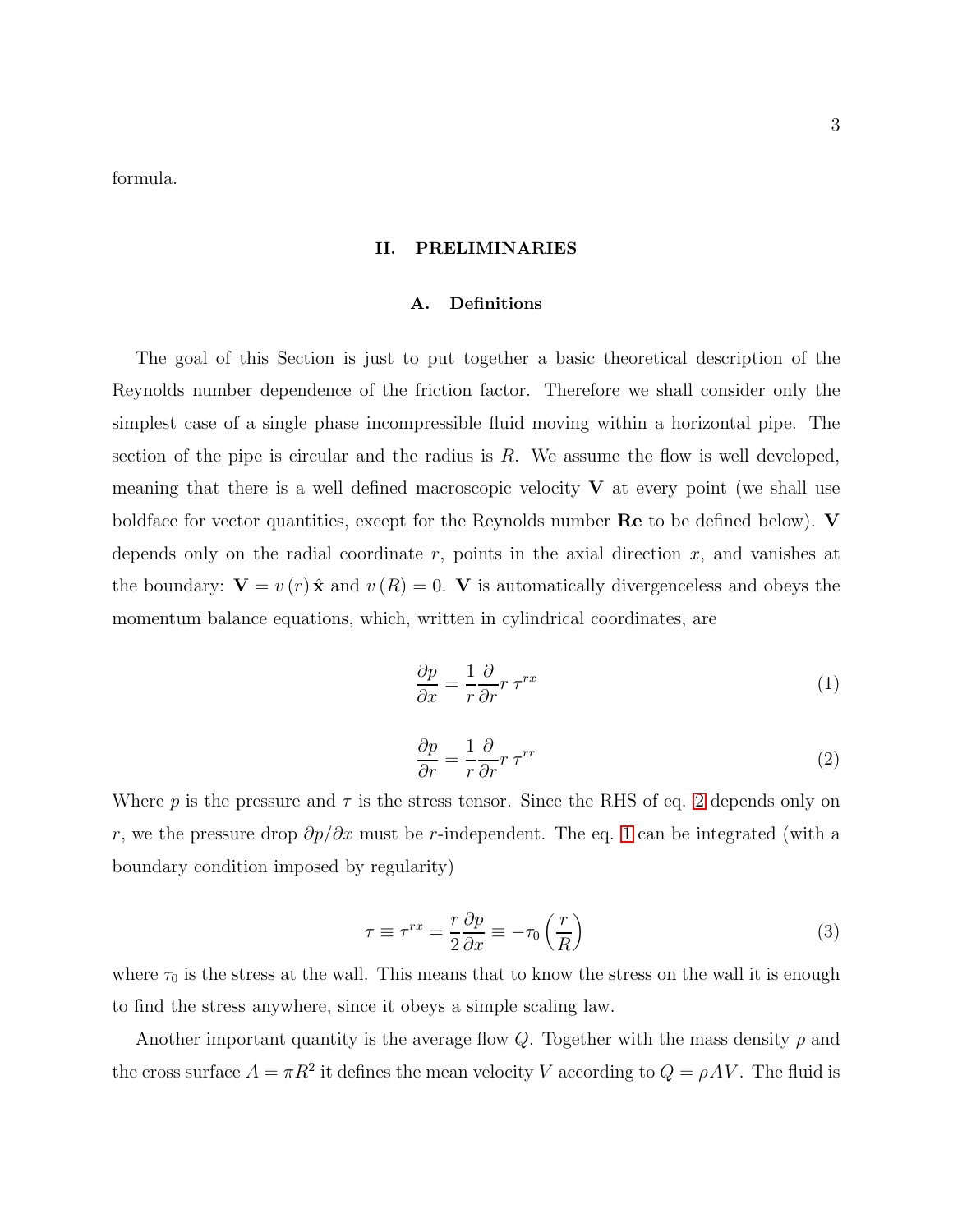characterized by a molecular (dynamic) shear viscosity  $\mu$ , (kinematic)  $\nu = \mu/\rho$ . With these quantities we may construct the most important dimensionless number, namely Reynolds'

$$
\mathbf{Re} = \frac{2RV}{\nu} \tag{4}
$$

These scales allow us to construct an energy density scale  $\epsilon = \rho V^2$ . The Darcy-Weisbach formula introduces the friction factor f from the ratio of  $\tau_0$  to  $\epsilon$ 

$$
\tau_0 \equiv \frac{f}{8} \rho V^2 \tag{5}
$$

Our main goal is to find a relationship between  $f$  and  $\mathbf{Re}$ .

#### B. Main flow regimes

In this subsection we shall describe the main flow regimes and the corresponding empirical formulae. We shall use as reference Nikuradse's experimental results. For practical reasons, we do not mean the actual results, but rather Yang and Joseph's analytical rendering thereof [\[7](#page-17-5)].

For a rough pipe the friction factor does not decrease indefinitely with increasing Reynolds number, but rather converges to a finite value  $f_{\infty}$ . This allows us to define a parameter  $\delta_{\infty} \equiv \epsilon R$  from the condition that

<span id="page-3-0"></span>
$$
\frac{1}{\sqrt{f_{\infty}}} = -0.868 \ln \left[ \frac{\epsilon}{7.48} \right]
$$
 (6)

We shall use this parameter to identify the several series of data from the Nikuradse experiment.

Fig. [1](#page-4-0) gives an overall impression of the data. Each curve shows a rich structure. For example, let us consider the curve corresponding to  $\epsilon^{-1} = 126$  (Fig. [2\)](#page-4-1). The log-log plot is essentially linear to the left of  $A$ . This corresponds to the laminar flow; at  $A$ , we have  $\text{Re} \sim 2,000$ . Then there is a maximum (the so-called hump) at B, corresponding to  $\text{Re} \sim$ 4,000. The log-log plot is again essentially linear up to the belly at  $C(\text{Re} \sim 40,000)$ . To the right of  $C$ , the curve approaches its asymptotic value from below. The approach is very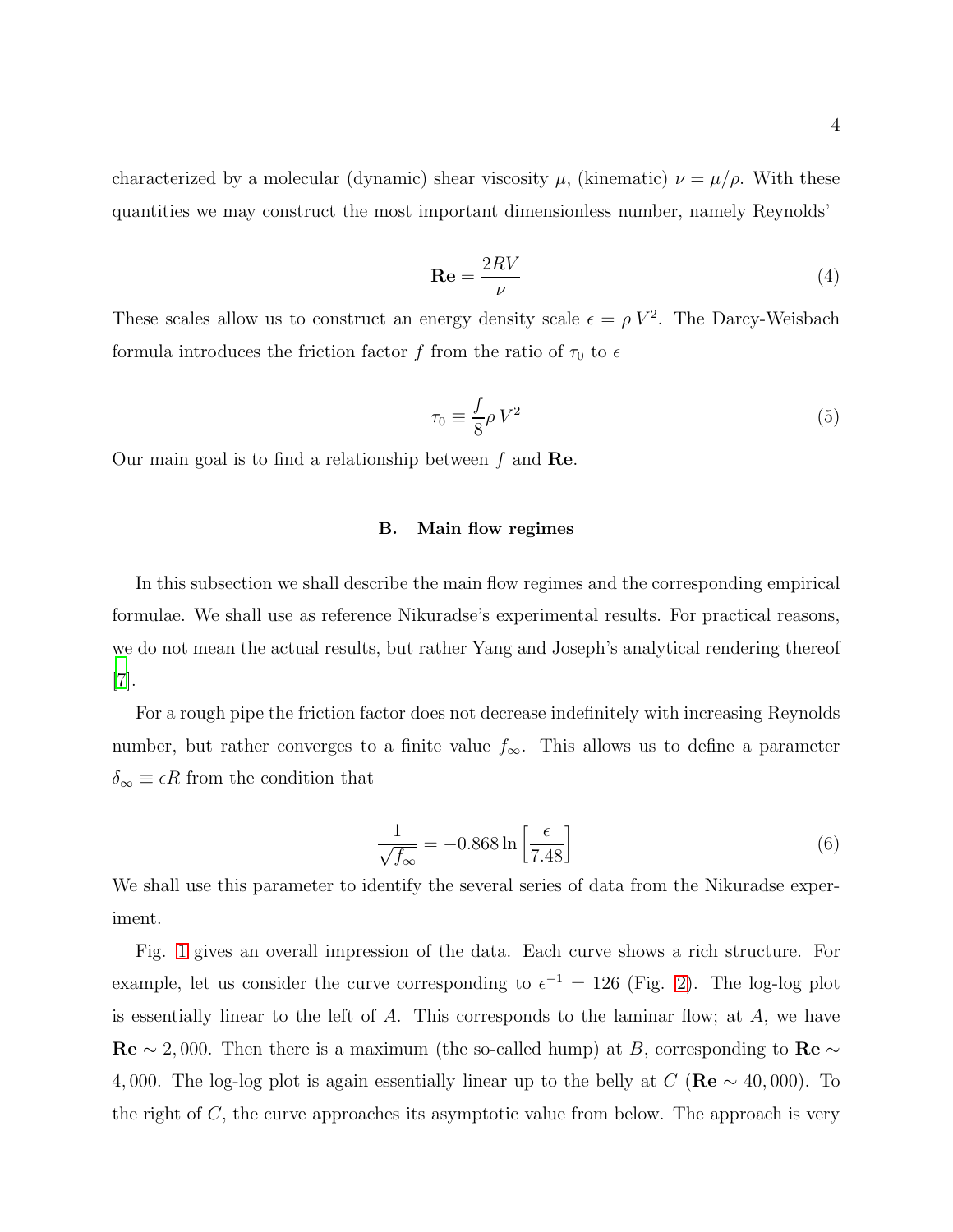

<span id="page-4-0"></span>FIG. 1: Analytic reconstruction of Nikuradse's data, as given in [\[7\]](#page-17-5), extrapolated to the range up to  $\mathbf{Re} = 10^6$ , actually covered in the Princeton Super Pipe experiment. The six lines correspond, from the bottom up, to  $\epsilon^{-1} = 507, 252, 126, 60, 30.6$  and 15. Both scales are logarithmic.

fast; beyond the point D (Re  $\sim$  200,000) the friction factor is constant for all practical purposes [\[7\]](#page-17-5)



<span id="page-4-1"></span>FIG. 2: A close up of the curve corresponding to  $\epsilon^{-1} = 126$ . Observe the sharp minimum at A, the hump at  $B$  and the belly at  $C$ . To the right of  $D$  the friction factor is constant.

We shall now review two basic regimes in this complex behavior, namely, the laminar regime, to the left of  $A$ , and the Blasius regime, from the hump  $B$  to the belly  $C$ .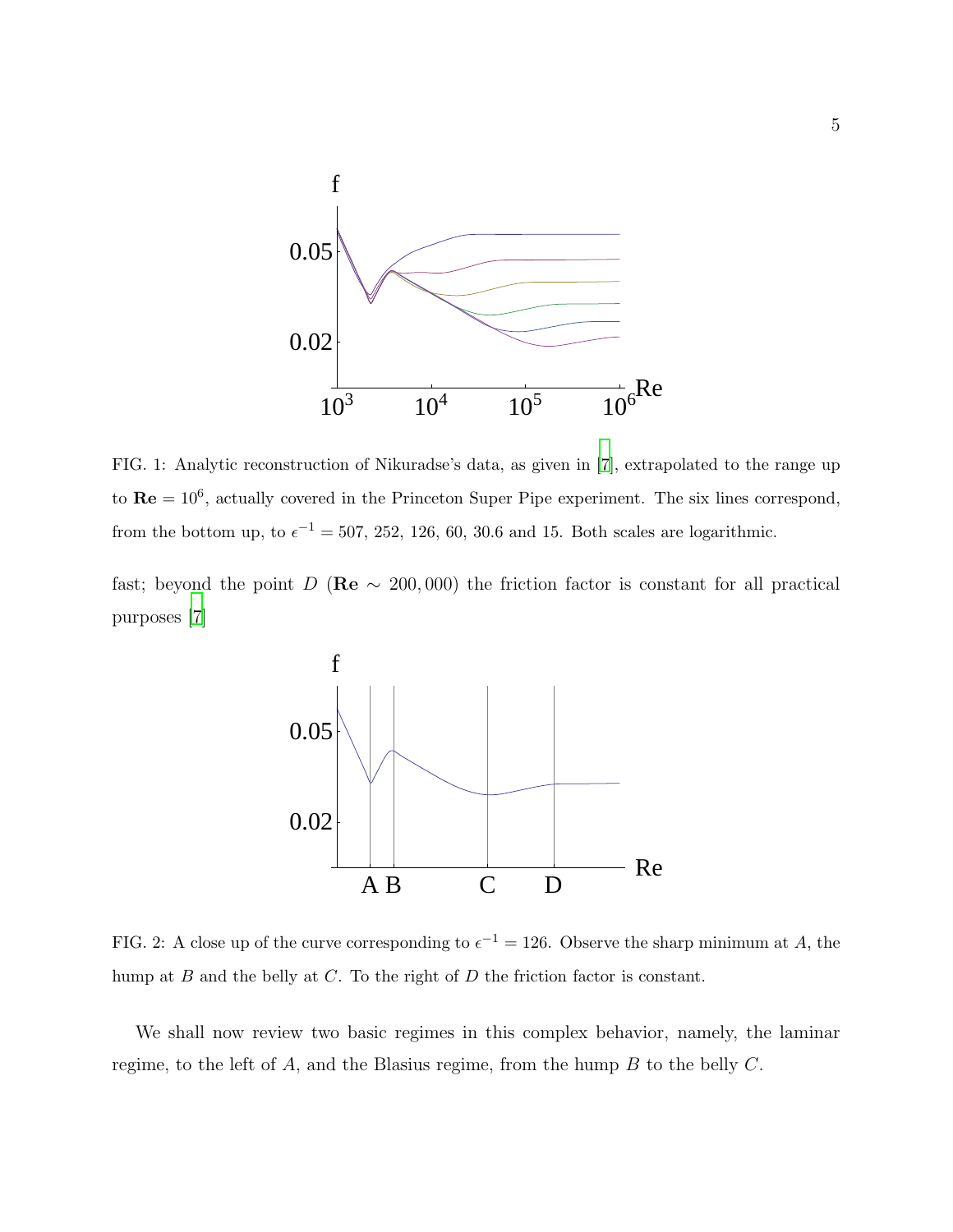## <span id="page-5-0"></span>1. The laminar regime

If the flow is laminar, the bulk velocity profile can be solved exactly and the friction factor results



<span id="page-5-1"></span>FIG. 3: A comparison of the friction factor for laminar flow eq. [7](#page-5-0) (thick line) against Nikuradse's data as given in fig. [1](#page-4-0)

In fig. [3](#page-5-1) we superimpose the plot of the friction factor for laminar flow eq. [7](#page-5-0) to Nikuradse's data as given in fig. [1.](#page-4-0) We can see that the agreement is outstanding up to Reynolds numbers of a few thousands.

## 2. The Blasius regime

One of the oldest and most accurate empirical formulae for the friction factor is Blasius'

<span id="page-5-2"></span>
$$
f_{\text{Blasius}} = \frac{0.3164}{\mathbf{Re}^{1/4}}\tag{8}
$$

We plot this expression superimposed to Nikuradse's data in fig. [4.](#page-6-0)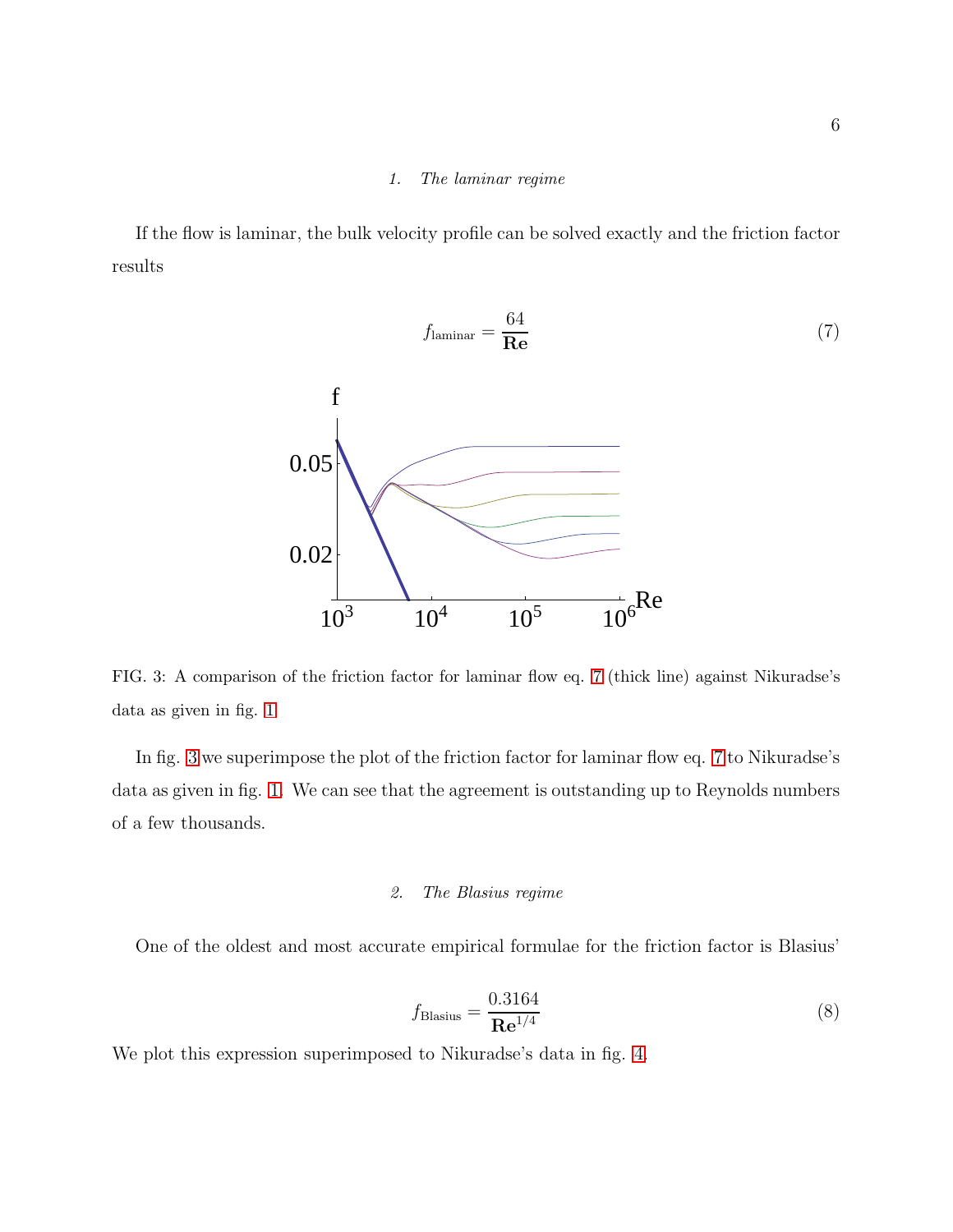

<span id="page-6-0"></span>FIG. 4: A comparison of Blasius' friction factor eq. [8](#page-5-2) (thick line) against Nikuradse's data as given in fig. [1](#page-4-0)

## C. The GC model

In this subsection we shall analyze the proposal by Gioia and Chakraborty (GC) [\[8](#page-17-6)]. Our aim is to contrast it with the experimental situation as described above.

The basic framework of the GC model is that for high enough Reynolds number the pipe is filled with a well developed turbulent flow which can be accurately described by Kolmogorov's K41 theory. It is therefore characterized by large velocity and length scales  $U_{GC}$  and  $L_{GC}$ . On scales l smaller than  $L_{GC}$ , the turbulent speed follows Kolmogorov scaling  $u_{GC}(l) = U_{GC} (l/L_{GC})^{1/3}$  (except for small corrections to be discussed below). GC identify  $L_{GC} = R$  as the pipe radius. Concerning the macroscopic flow velocity, GC assume  $U_{GC} = \kappa_u V$ , where V is the mean flow velocity, and  $\kappa_u$  is a **Re**-independent constant (eventually GC choose  $\kappa_u = 0.036$ ).

The detailed mechanisms of momentum transfer between the flow and the wall are rather complex [\[20](#page-18-3)]. GC assume that the transfer is mainly effected by eddies of size  $\delta_{GC}$ . These eddies carry a momentum  $\rho U_{GC}$  along the wall. The transverse velocity  $u_{GC}^0$  is the turbulent speed associated with the scale  $\delta_{GC}$ 

<span id="page-6-1"></span>
$$
u_{GC}^0 \left(\delta_{GC}\right) = U_{GC} \left(\delta_{GC}/L_{GC}\right)^{1/3} \tag{9}
$$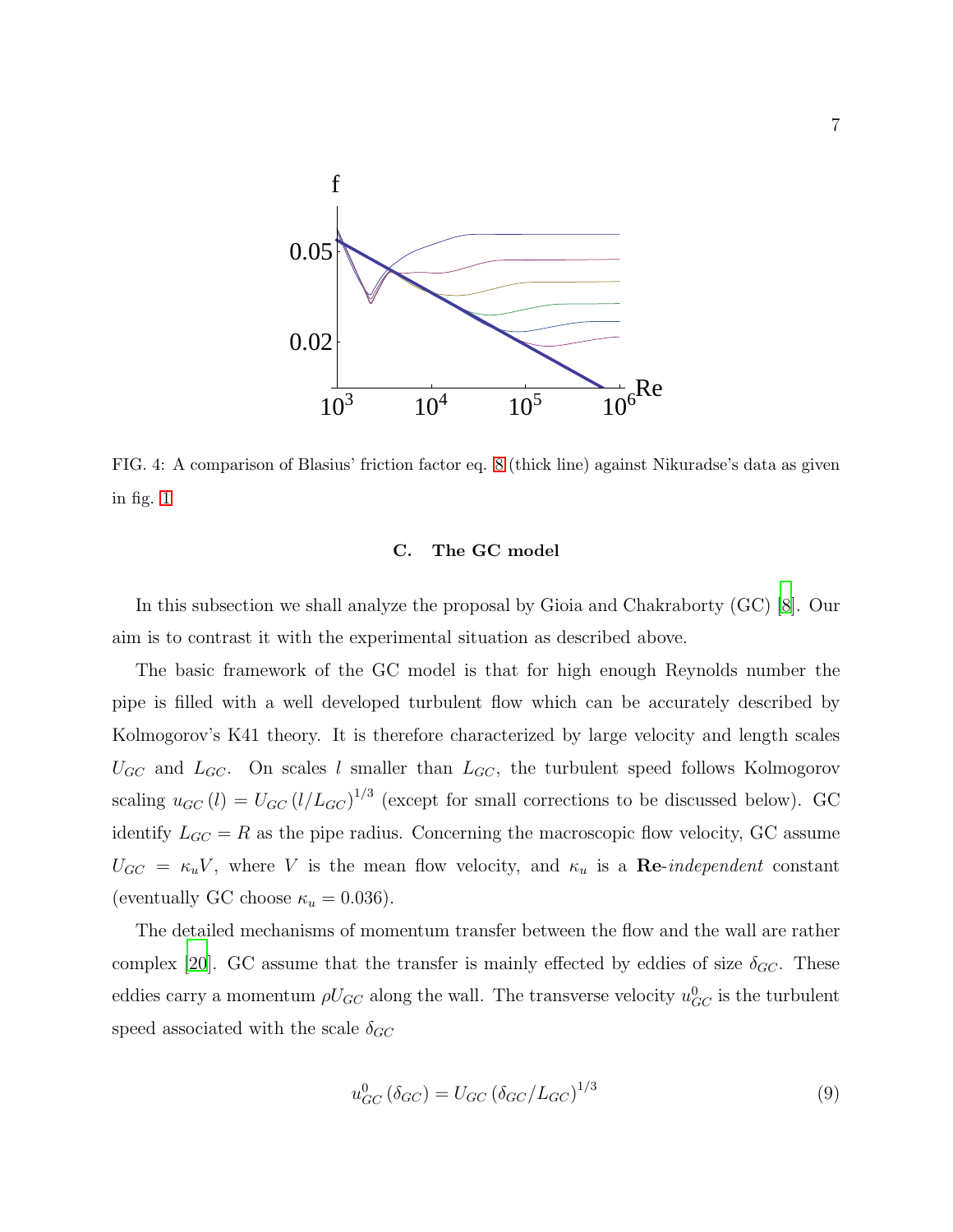The stress at the wall is  $\tau_0 = \kappa_\tau \rho U_{GC} u_{GC}^0$  with some universal constant  $\kappa_\tau$ . Since  $\tau_0$  is linear on  $u_{GC}^0$ , in the Blasius regime  $\delta_{GC} \propto \mathbf{Re}^{-3/4}$ . This is the same scaling as Kolmogorov's viscous length scale  $\eta$ .  $\eta = R/Re^{-3/4}$  is the scale at which viscous dissipation matches turbulent energy transport (GC actually interpose another dimensionless constant  $b = 11.4$ in the definition of  $\eta$ , we prefer to absorb it into the many more constants to come). Therefore it becomes natural to assume  $\delta_{GC} = a\eta$ , where a is yet another universal dimensionless constant. The friction factor reads

$$
f = \frac{8\kappa_{\tau}\kappa_u^2 a^{1/3}}{\mathbf{Re}^{1/4}} F[\mathbf{Re}]
$$
 (10)

where

$$
F\left[\mathbf{Re}\right] = \frac{\mathbf{Re}^{1/4}}{\kappa_u a^{1/3} V} u_{GC}^0\tag{11}
$$

At the level of approximation we have stayed so far,  $F = 1$ . If we choose  $8\kappa_{\tau}\kappa_u^2 a^{1/3} =$ 0.3164, then the model is built to reproduce Blasius' law for smooth pipes. This can be criticized on the grounds that it does not account for the deviations from the Blasius' Law at very high Reynolds number predicted by the Colebrook equation and apparently verified by the Princeton Superpipe [\[4](#page-17-2)]. However, these criticisms can be swept away by noting that no physical pipe can be absolutely smooth. So the real issue is how to introduce roughness into the model.

The way to modify the asymptotic behavior of the friction factor to account for pipe roughness is that the scale  $\delta_{GC}$  does not decrease indefinitely with growing Reynolds number, but rather stabilizes at a value  $\epsilon_{GC}R$ . We therefore find  $f_{\infty} \propto \epsilon_{GC}^{1/3}$ .

If we identify  $\epsilon_{GC}$  with the parameter  $\epsilon$  in eq. [6,](#page-3-0) then this result is the so-called Strickler Law. This approximate scaling was known long before GC's work, and the fact that it is so effortlessly obtained is quite remarkable.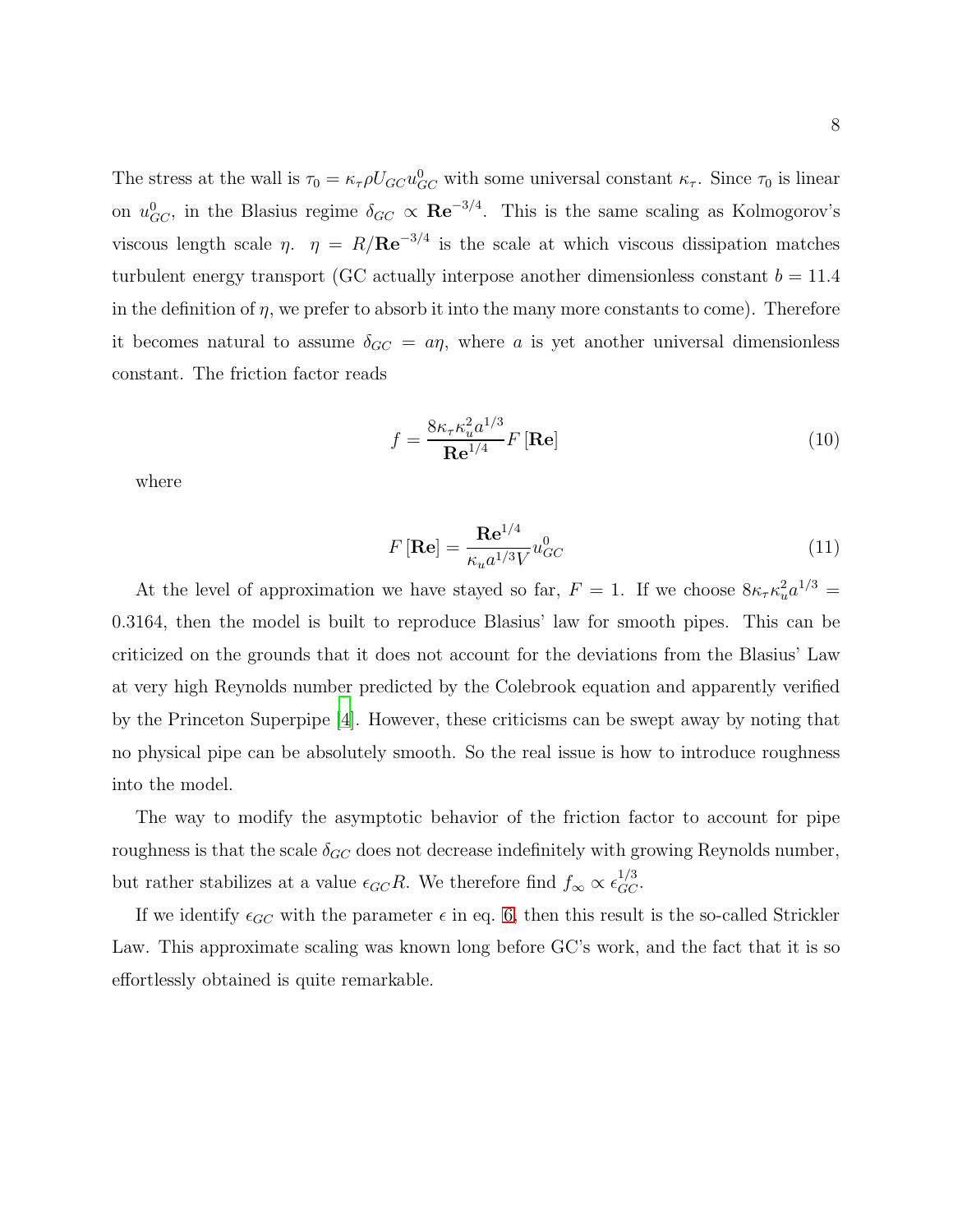#### 1. The belly and the Blasius regime

For finite Reynolds number, we may imagine that  $\delta_{GC} = \epsilon_{GC}R + a\eta$ . This is, the width of the dominant eddies at finite Reynolds number is just the sum of the widths defined by the pipe roughness and by the viscous scale. However, if the stress at the wall is defined by the turbulent velocity at  $\delta_{GC}$ , and this in turn decays to  $\epsilon_{GC}R$  with increasing Reynolds number, then Kolmogorov scaling implies that the friction factor reaches its asymptotic value from above, as in the Colebrook equation [\[5](#page-17-3)]. To recover the belly in the Nikuradse's data (cfr. figs. [1](#page-4-0) and [2\)](#page-4-1) we need that the velocity at an essentially fixed scale  $\epsilon_{GC}R$  be an *increasing* function of Re, at least for large enough Reynolds number.

The basic idea is that the mean square velocity at some scale  $\delta$  is the sum of contributions from eddies at all scales  $k^{-1} < \delta$ 

<span id="page-8-2"></span>
$$
u^2\left[\delta\right] = \int_{\delta^{-1}}^{\infty} dk \, \mathcal{E}\left[k\right] \tag{12}
$$

f is proportional to  $(u^2[\delta])^{1/2}$ . If the only dependence on Reynolds number were through  $\delta$ , then we would obtain

$$
\frac{df}{d\mathbf{Re}} = \frac{f}{2u^2[\delta]} \frac{\mathcal{E}[\delta^{-1}]}{\delta^2} \frac{d\delta}{d\mathbf{Re}} < 0
$$
\n(13)

Therefore the friction factor would be a monotonic function of Reynolds number. To get the feature of the belly in the friction factor we have to allow for a direct dependence of the spectrum on Reynolds number, leading to the proper result

<span id="page-8-0"></span>
$$
\frac{df}{d\mathbf{Re}} = \frac{f}{2u^2[\delta]} \left\{ \int_{\delta^{-1}}^{\infty} dk \, \frac{\partial \mathcal{E}[k]}{\partial \mathbf{Re}} + \frac{\mathcal{E}[\delta^{-1}]}{\delta^2} \frac{d\delta}{d\mathbf{Re}} \right\} \tag{14}
$$

The derivative does not have a definite sign.

As a matter of fact, this sort of behavior is a prediction of K41 theory for finite Reynolds number. For large but finite Reynolds number, we have

<span id="page-8-1"></span>
$$
\mathcal{E}\left[k\right] = \frac{3U_{GC}^2}{2R^{2/3}} \frac{1}{k^{5/3}} E\left[\beta k \eta\right]
$$
\n(15)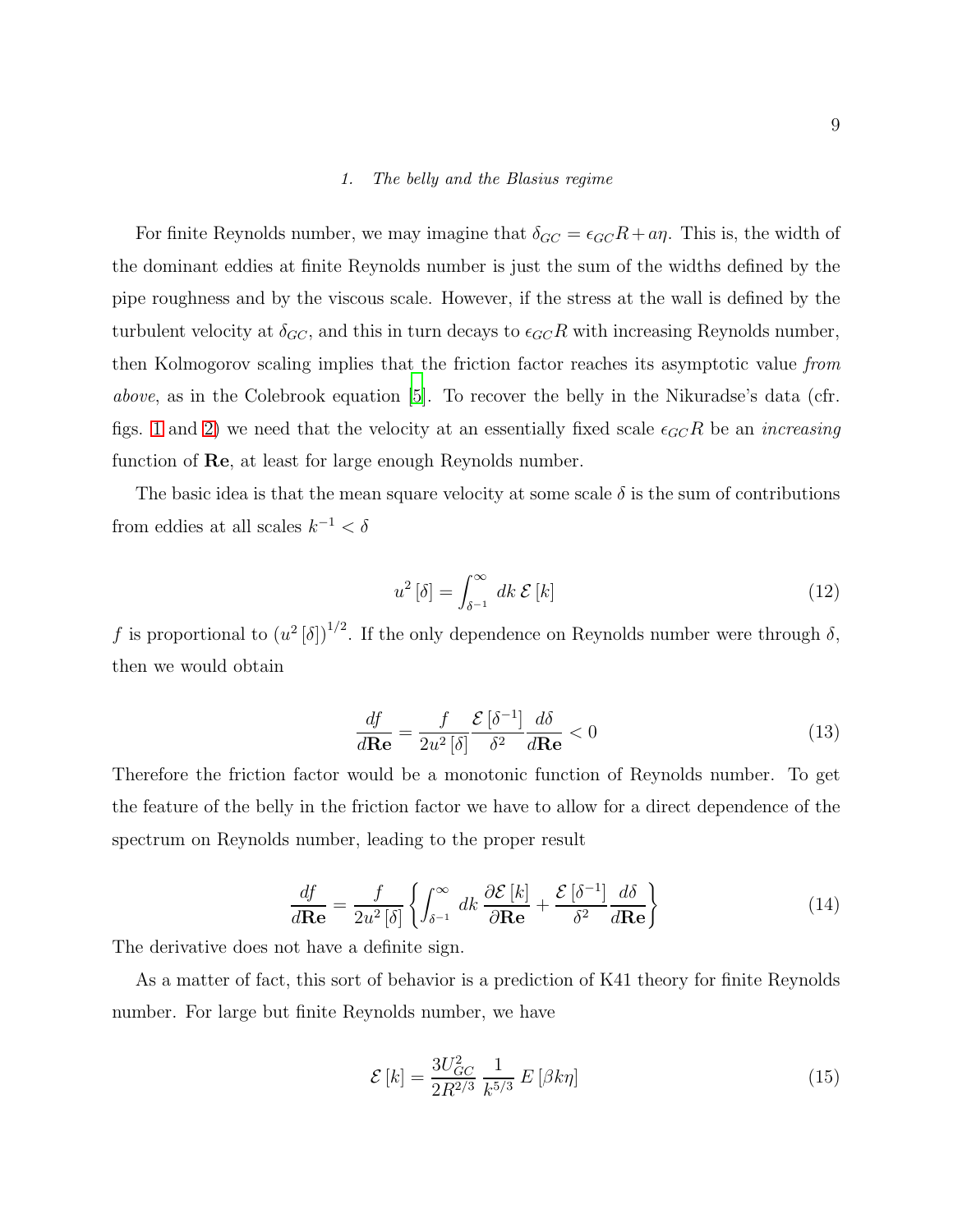where E is a non increasing function such that  $E[0] = 1$  and  $E[\infty] = 0$ . Thus in the limit of infinite Reynolds number  $\eta \mapsto 0$  we recover the one-third scaling law eq. [9.](#page-6-1) We have added the (yet another) dimensionless constant  $\beta$  for latter convenience. Neither  $\beta$  nor the form of E more generally are prescribed by K41 theory. This is precisely the point where adoption of the Heisenberg closure hypothesis (or any other, see [\[22\]](#page-18-4)) makes a difference.

We observe that inclusion of the  $E[\beta k \eta]$  factor enforces a decay faster than  $-5/3$  in the dissipative range. In any case, we now have

$$
\frac{\partial \mathcal{E}[k]}{\partial \mathbf{Re}} = \frac{3}{4} \frac{3U_{GC}^2}{2R^{2/3}} \frac{1}{k^{2/3}} \frac{\beta \eta}{\mathbf{Re}} \left( -E'\left[\beta k \eta\right]\right) > 0 \tag{16}
$$

So the derivative in [14](#page-8-0) may be positive in the appropriate range.

We can derive a more explicit result. Using eq. [15](#page-8-1) into [12](#page-8-2) and calling  $x = \beta k \eta$  we get, after an integration by parts,

<span id="page-9-0"></span>
$$
u^2\left[\delta\right] = U_{GC}^2 \left\{ \left(\frac{\delta}{R}\right)^{2/3} E\left[\frac{\beta\eta}{\delta}\right] - \left(\frac{\beta\eta}{R}\right)^{2/3} \int_{\frac{\beta\eta}{\delta}}^{\infty} \frac{dx}{x^{2/3}} \left(-E'[x]\right) \right\} \tag{17}
$$

If we use eq. [17](#page-9-0) to evaluate u at the scale  $\delta_{GC} = \epsilon_{GC} R + a\eta$ , we clearly see the two asymptotic regimes. For large Reynolds number,  $\eta \mapsto 0$ ,  $\delta_{GC} \mapsto \epsilon_{GC}R$  and  $u = U_{GC}\epsilon_{GC}^{1/3}$  or, retaining first order corrections

$$
u = U_{GC}\epsilon_{GC}^{1/3}\left\{1 - \frac{B}{\sqrt{\text{Re}}}\right\}
$$
\n(18)

provided  $E[\beta\eta/\delta] = 1 + o(\eta^{2/3})$ , where the constant B depends on the shape of the function E as well as on a,  $\epsilon_{GC}$  and  $\beta$ 

$$
B = \frac{1}{2} \left( \frac{\beta}{\epsilon_{GC}} \right)^{2/3} \int_0^\infty \frac{dx}{x^{2/3}} \left( -E'[x] \right) \tag{19}
$$

In the limit where  $a\eta \gg \epsilon_{GC} R$  we get instead

$$
u^2\left[a\eta\right] = U_{GC}^2 \left(\frac{a\eta}{R}\right)^{2/3} \left\{ E\left[\frac{\beta}{a}\right] - \left(\frac{\beta}{a}\right)^{2/3} \int_{\frac{\beta}{a}}^{\infty} \frac{dx}{x^{2/3}} \left(-E'[x]\right) \right\}
$$
(20)

and so we recover Blasius' Law with a new constant (unless  $\beta/a \ll 1$ ). Of course this new factor can be easily absorbed in any of the several dimensionless constants at our disposal.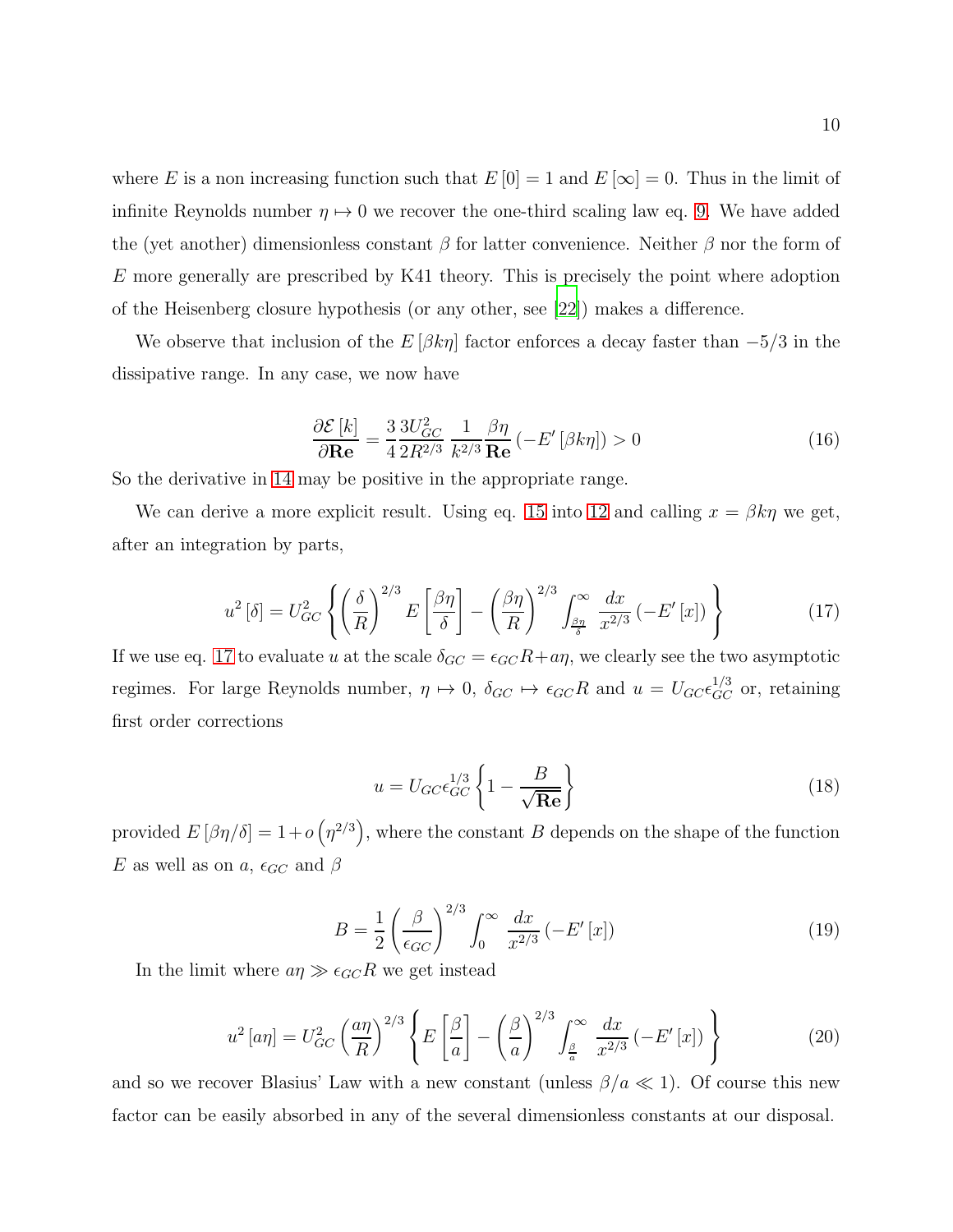This qualitative success is not easily transformed into a quantitative fit, however. Generally speaking, to get the fast approach to the asymptotic value characteristic of Nikuradse's data, very small values of  $\beta$  are preferred. But then the Blasius regime appears in a range of Reynolds numbers much below the experimentally observed. In any case, we have not yet accounted for the hump. We shall defer further quantitative analysis until we incorporate the hump into the GC model.

# 2. The hump

As we have seen, the behavior of the friction factor for Reynolds numbers over a few thousands, according to GC, is the result of the competition of two opposite processes. On one hand, higher Reynolds numbers mean higher lower limits in the integral eq. [12,](#page-8-2) thus bringing the friction factor down. On the other, the integrand in eq. [12,](#page-8-2) as defined in eq. [15,](#page-8-1) increases pointwise with Reynolds number, thus bringing the friction factor up. The first process dominates in the Blasius regime, the second in the climb up to the asymptotic value.

To set a lower limit to the Blasius region, therefore, the simplest is to cut off the integral in [12,](#page-8-2) so that it becomes insensitive to the lower limit if this is low enough. The first process then becomes moot, while the second is still operative, and we get a friction factor which grows with Reynolds number.

We may mention that this second modification of the spectrum is totally outside K41 theory. Also that in a certain way it works too well, since the laminar regime is obliterated.

In summary, GC propose the form of the spectrum (cfr. eq. [15\)](#page-8-1)

$$
\mathcal{E}\left[k\right] = \frac{3U_{GC}^2}{2R^{2/3}} \frac{1}{k^{5/3}} E\left[\beta k \eta\right] D\left[kR\right] \tag{21}
$$

where

$$
E\left[x\right] = e^{-x} \tag{22}
$$

$$
D\left[x\right] = \frac{x^{17/3}}{\left[x^2 + \gamma\right]^{17/6}}\tag{23}
$$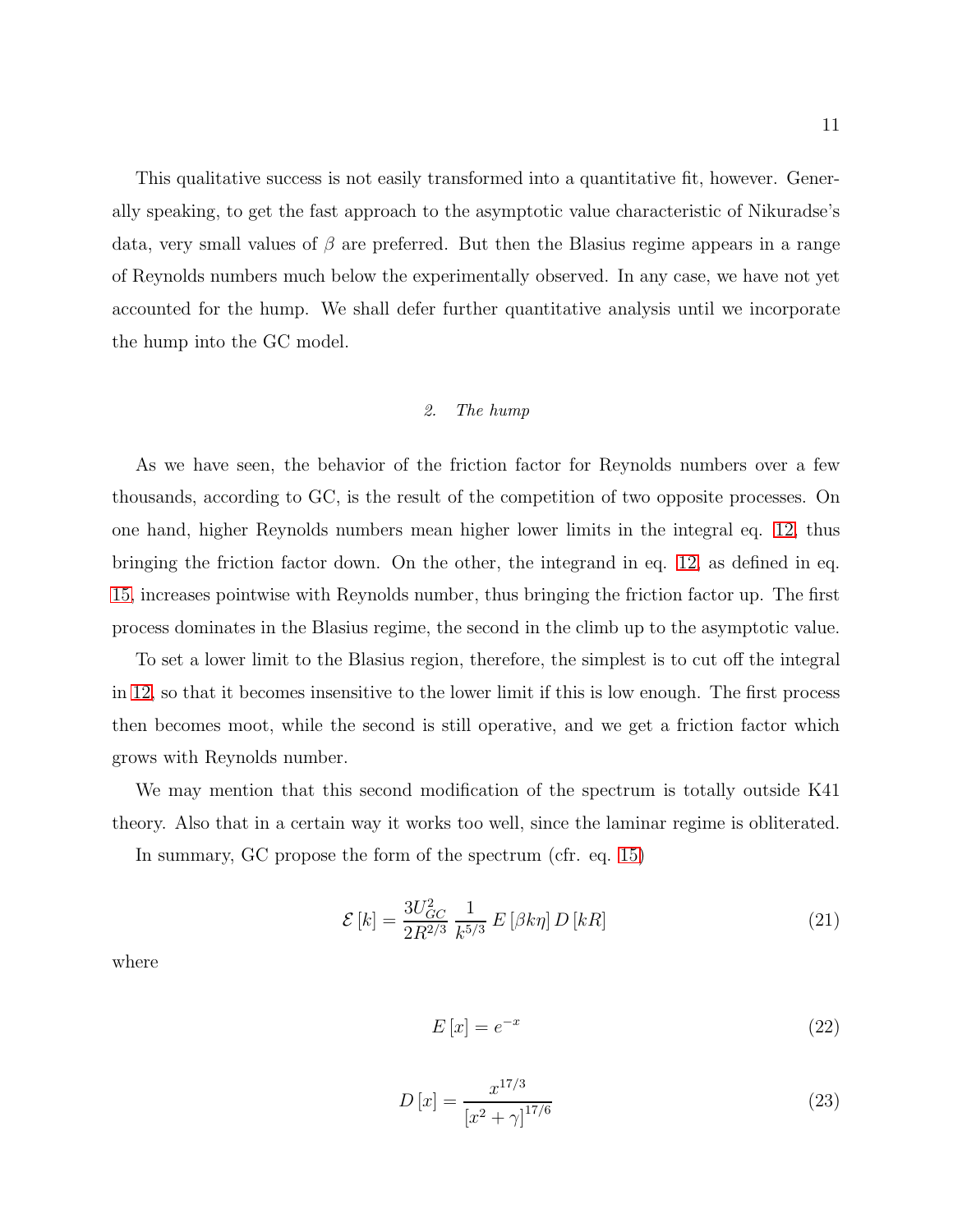and  $\gamma$  is a dimensionless constant. Introducing a dimensionless integration variable  $x = \beta k\eta$ the friction factor may be reduced to the form

<span id="page-11-0"></span>
$$
f = \frac{C}{\mathbf{Re}^{1/4}} \left\{ \int_{h[\mathbf{Re}]}^{\infty} dx \, \frac{x^4 e^{-x}}{[x^2 + g[\mathbf{Re}]]^{17/6}} \right\}^{1/2}
$$
(24)

where

$$
h\left[\mathbf{Re}\right] = \frac{\beta}{a + \epsilon_{GC}\mathbf{Re}^{3/4}}\tag{25}
$$

$$
g\left[\mathbf{Re}\right] = \frac{\gamma \beta^2}{\mathbf{Re}^{3/2}}\tag{26}
$$

In fig. [5](#page-12-0) we show a typical plot of eq. [24,](#page-11-0) corresponding to the data for  $\epsilon = 1/126$ . We have extrapolated the experimental data up to  $\mathbf{Re} = 10^{10}$  to better appreciate the convergence to the asymptotic value. For this plot, we have chosen  $\beta/a = 0.5$  and  $\gamma \beta^2 = 10^4$ . The values of the constant C and of  $\epsilon_{GC}$  were chosen to enforce the Blasius law at the value of  $\mathbf{Re} = 4000$ and the proper asymptotic limit.

This plot represents a near optimal situation; for example, higher values of  $\gamma$  erase the features of the curve, while for lower values the hump disappears. Although there is a resemblance to the experimental data, it is not truly quantitatively accurate; in particular, the theoretical prediction is much smoother than the experimental plot.

## III. A GC MODEL BASED ON HEISENBERG CLOSURE

In this section we shall use the Heisenberg closure to derive the form of the spectrum in eq. [12,](#page-8-2) thereby obtaining an expression for the friction factor with higher predictive power than the original GC proposal. We consider this as a toy model to test whether a turbulent spectrum based on a definite hypothesis regarding the underlying dynamics can make a difference in the accuracy of a model built along the general lines of the GC approach [\[23](#page-18-5)].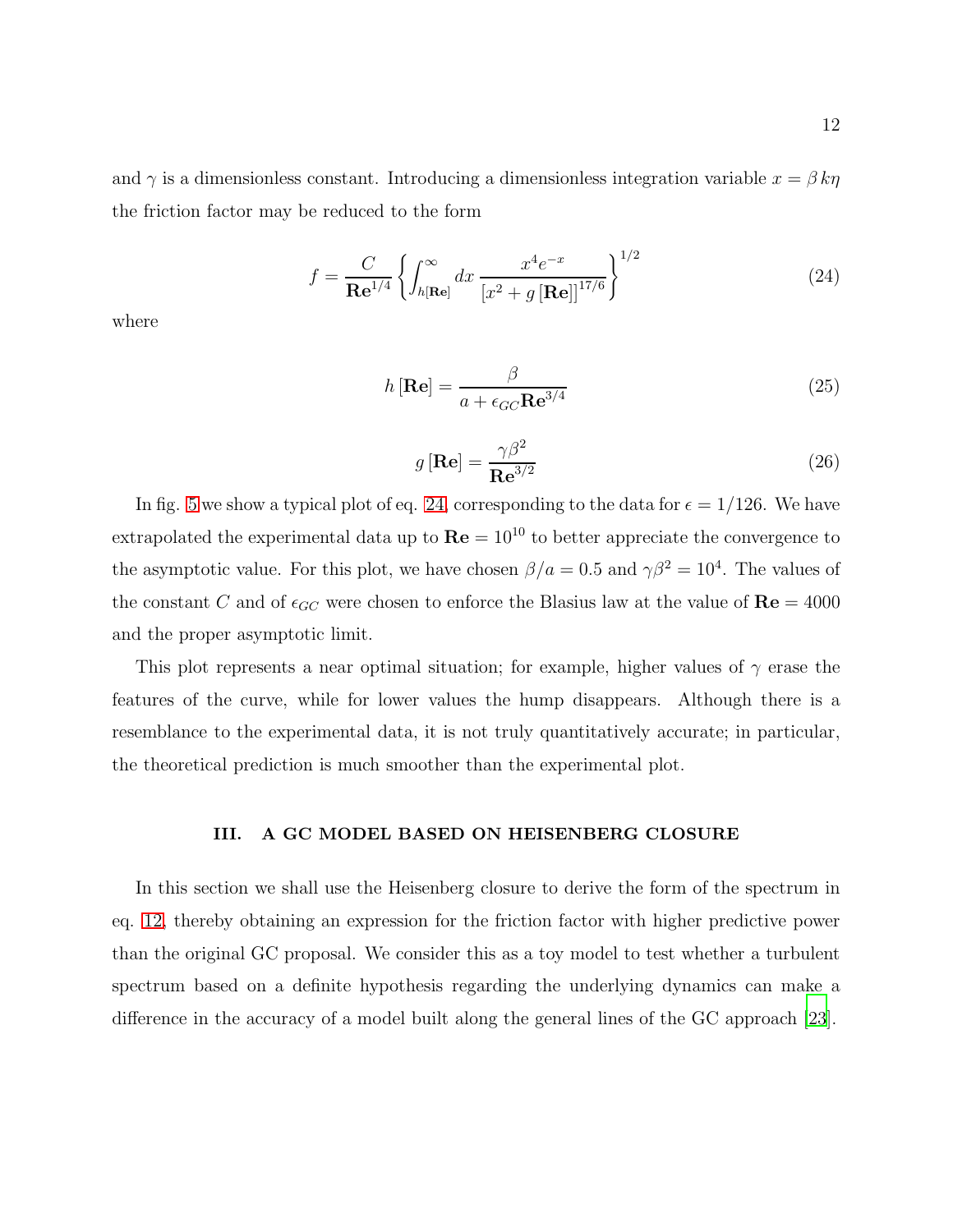

<span id="page-12-0"></span>FIG. 5: Log-Log plot of the friction factor from eq. [24,](#page-11-0) compared to the data for  $\epsilon = 1/126$ . The thick line corresponds to the GC model, the thin line to the data. We have extrapolated the experimental data down to  $\mathbf{Re} = 10^2$  and up to  $\mathbf{Re} = 10^{10}$  to better appreciate the convergence to the asymptotic values. For this plot, we have chosen  $\beta/a = 0.5$  and  $\gamma \beta^2 = 10^4$ . The values of the constant C and of  $\epsilon_{GC}$  were chosen to enforce the Blasius law at the value of  $\text{Re} = 4000$  and the proper asymptotic limit.

#### A. The Heisenberg closure in the presence of boundaries

The basic idea of Heisenberg closure is in fully developed turbulent flow the sum of the energy dissipated by viscosity and the energy transported to smaller eddies remains the same in all scales. At a given scale  $k_0$ , the energy dissipated through viscosity is

<span id="page-12-1"></span>
$$
Q_{\nu}[k_0] = 2\nu \left\langle \nabla u^2 \right\rangle[k_0] \tag{27}
$$

where

$$
\left\langle \nabla u^2 \right\rangle [k_0] = \int^{k_0} dk \, k^2 \mathcal{E} \left[ k \right] \tag{28}
$$

Heisenberg assumes that the energy transported by turbulence may be written as

<span id="page-12-2"></span>
$$
Q_{turb}[k_0] = 2\nu_{turb}[k_0] \left\langle \nabla u^2 \right\rangle[k_0]
$$
\n(29)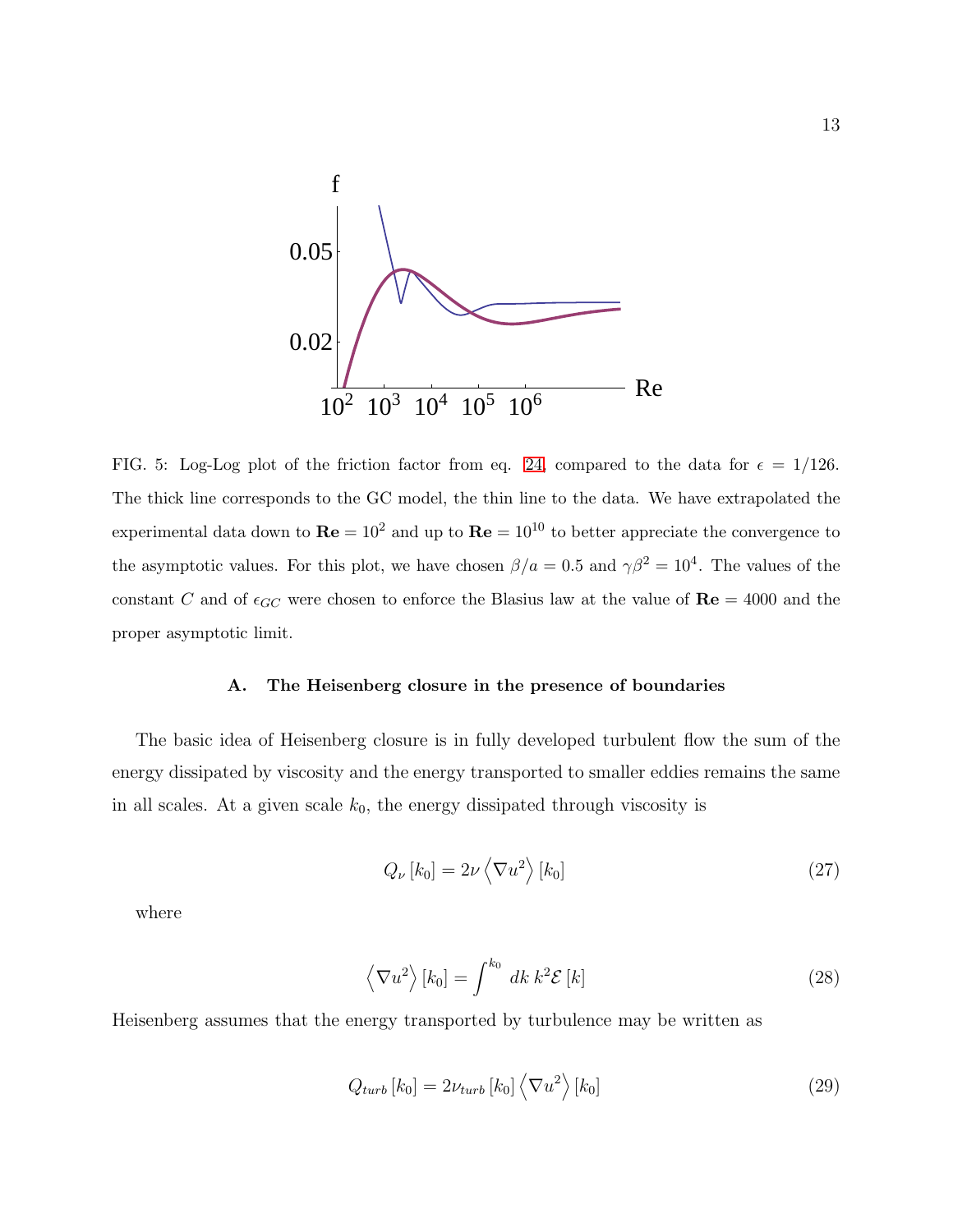where, on dimensional grounds

$$
\nu_{turb}[k_0] = A \int_{k_0}^{\infty} dk \sqrt{\frac{\mathcal{E}[k]}{k^3}}
$$
\n(30)

where  $A$  is a dimensionless constant. The basic assumption is thus

<span id="page-13-1"></span>
$$
Q_{\nu}[k_0] + Q_{turb}[k_0] = Q_{tot}
$$
\n(31)

independent of  $k_0$ . If  $\mathcal{E}[k] \propto k^{\alpha}$  when  $k \mapsto 0$ , then  $\langle \nabla u^2 \rangle [k_0]$  scales as  $k_0^{\alpha+3}$  while  $\nu_{turb}$ scales as  $k_0^{\alpha/2-1/2}$  $\alpha_0^{(\alpha/2-1/2)}$ , so we must have  $\alpha = -5/3$ . This means that the kinetic energy increases indefinitely with eddy size, which is incompatible with the presence of the pipe. We therefore adopt the modification suggested by Parker [\[24\]](#page-18-6), namely, we replace  $\langle \nabla u^2 \rangle [k_0]$  in eqs. [27](#page-12-1) and [29](#page-12-2) by

$$
\left\langle \nabla u^2 \right\rangle_R [k_0] = \int^{k_0} dk \, \left( k^2 + K^2 \right) \mathcal{E} \left[ k \right] \tag{32}
$$

where  $K \approx R^{-1}$ . The new term accounts for the increase in dissipation due to eddy deformation. Our power counting argument now gives  $\alpha = -1/3$ , so that the total kinetic energy in the flow is finite.

The starting point is than the balance equation

<span id="page-13-0"></span>
$$
\{\nu + \nu_{turb}[k]\} 2 \left\langle \nabla u^2 \right\rangle_R [k] = Q_{tot}
$$
\n(33)

A derivative of eq. [33](#page-13-0) gives

$$
\frac{Q_{tot}}{\langle \nabla u^2 \rangle_R} \frac{d}{dk} \left\langle \nabla u^2 \right\rangle_R - \left\langle \nabla u^2 \right\rangle_R \frac{2A}{k^{3/2}} \sqrt{\mathcal{E}} = 0
$$
\n(34)

but also

<span id="page-13-2"></span>
$$
\mathcal{E} = \frac{1}{k^2 + K^2} \frac{d}{dk} \left\langle \nabla u^2 \right\rangle_R \tag{35}
$$

so, if  $\xi = k^2$ 

$$
\frac{d}{d\xi} \left\langle \nabla u^2 \right\rangle_R^{-3} = \frac{-6A}{Q_{tot}^2} \frac{1}{\xi^2} \frac{1}{\xi + K^2}
$$
\n(36)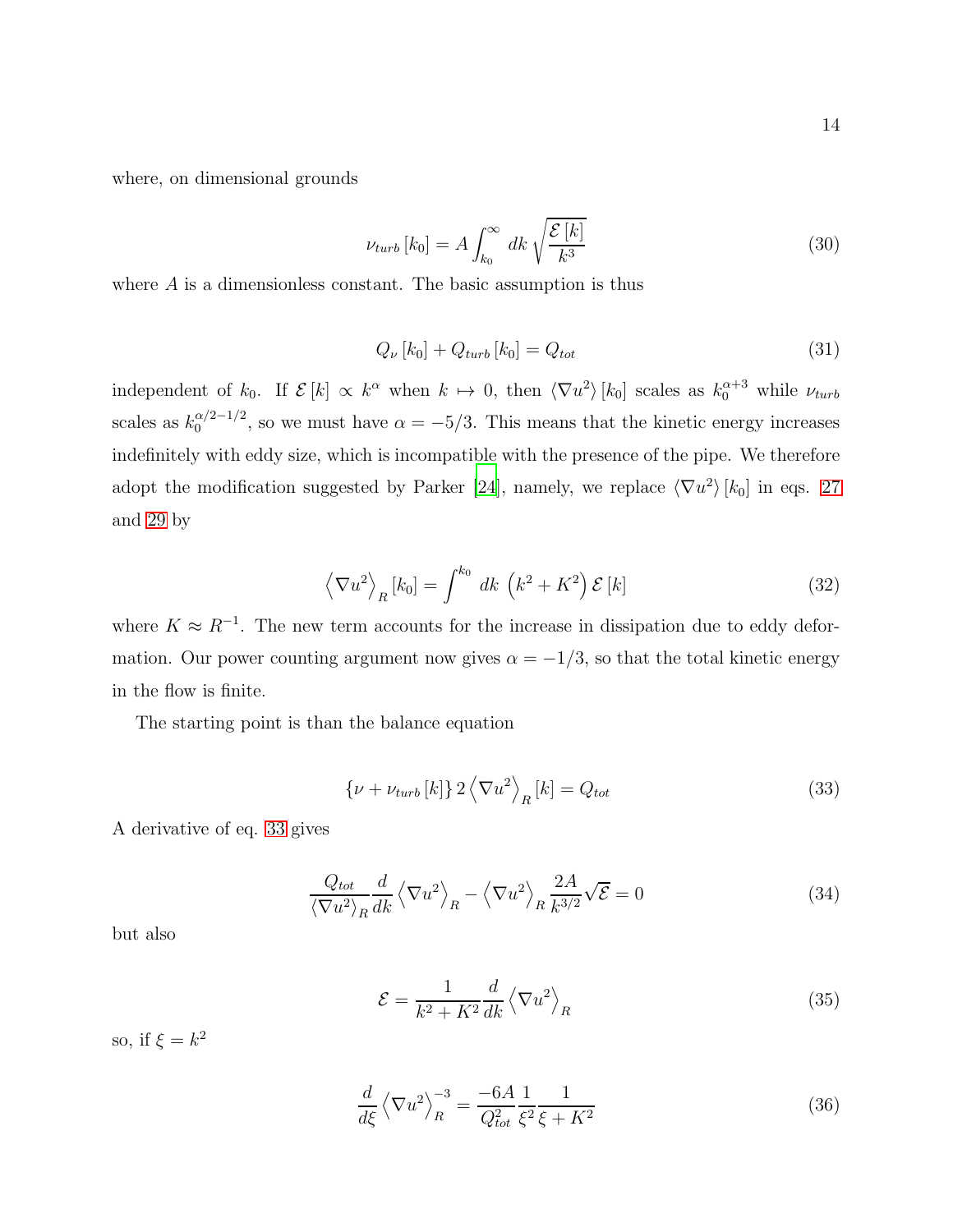we read the boundary condition off eq. [31](#page-13-1)

$$
\left\langle \nabla u^2 \right\rangle_R^{-3} = \frac{8\nu^3}{Q_{tot}^3} + \frac{6A}{K^2 Q_{tot}^2} \left\{ \frac{1}{k^2} - \frac{1}{K^2} \ln \left[ 1 + \frac{K^2}{k^2} \right] \right\}
$$
 (37)

and then, from eq. [35,](#page-13-2) we get the spectrum from a simple derivative

$$
\mathcal{E} = \frac{1}{k^3 \left(k^2 + K^2\right)^2} \frac{4A}{Q_{tot}^2} \left\{ \frac{8\nu^3}{Q_{tot}^3} + \frac{6A}{K^2 Q_{tot}^2} \left(\frac{1}{k^2} - \frac{1}{K^2} \ln\left[1 + \frac{K^2}{k^2}\right]\right) \right\}^{-4/3} \tag{38}
$$

We adopt units where  $K = R^{-1} = 1$ . In these units,  $Q_{tot} = V^3$  and  $\nu = 2V/\text{Re}$ . Introducing

$$
K_s \approx \left(\frac{3A}{4}\right)^{1/4} \frac{\text{Re}^{3/4}}{2} \equiv \left(\frac{\text{Re}}{\text{Re}_c}\right)^{3/4} \tag{39}
$$

then the spectrum can be rewritten as

<span id="page-14-0"></span>
$$
\mathcal{E} = \text{constant} \left[ \frac{2}{3} \frac{1}{k^3 \left( k^2 + 1 \right)^2} \left\{ \frac{1}{K_s^4} + 2 \left( \frac{1}{k^2} - \ln \left[ 1 + \frac{1}{k^2} \right] \right) \right\}^{-4/3} \tag{40}
$$

To obtain the friction factor, we need to integrate the spectrum from a lower scale  $K_0$  up to infinity, where

$$
K_0 = \frac{K_s}{(\epsilon_{Hei}K_s + a_{Hei})} \tag{41}
$$

After identifying  $K_s = 1/\eta$ , this lower limit is the same as in the GC approach.

Observe that the spectrum [40](#page-14-0) behaves as  $k^{-5/3}$  in the inertial range. It displays a faster decay  $\mathbf{Re}^{4}k^{-7}$  in the dissipative range. It therefore satisfies the criteria discussed in ref. [\[8\]](#page-17-6) and in the previous Section for reproducing the Blasius and Strickler scaling, as well as the belly feature in the friction factor plot.

To compare the performance of the model based on Heisenberg closure with the results from the original GC proposal, we shall seek an optimal fit to the Nikuradse data for  $\epsilon =$ 1/126. In all, we have four parameters  $\mathbf{Re}_c$ ,  $a_{Hei}$ ,  $\epsilon_{Hei}$  and an overall normalization at our disposal. To reduce parameter space, we shall assume  $\epsilon_{Hei} = 1/126$  as well. The overall constant is determined by asking for a good fit for very large Reynolds number. Changes in  $\text{Re}_c$  induce rigid horizontal shifts in the plot, so a is the parameter which controls the shape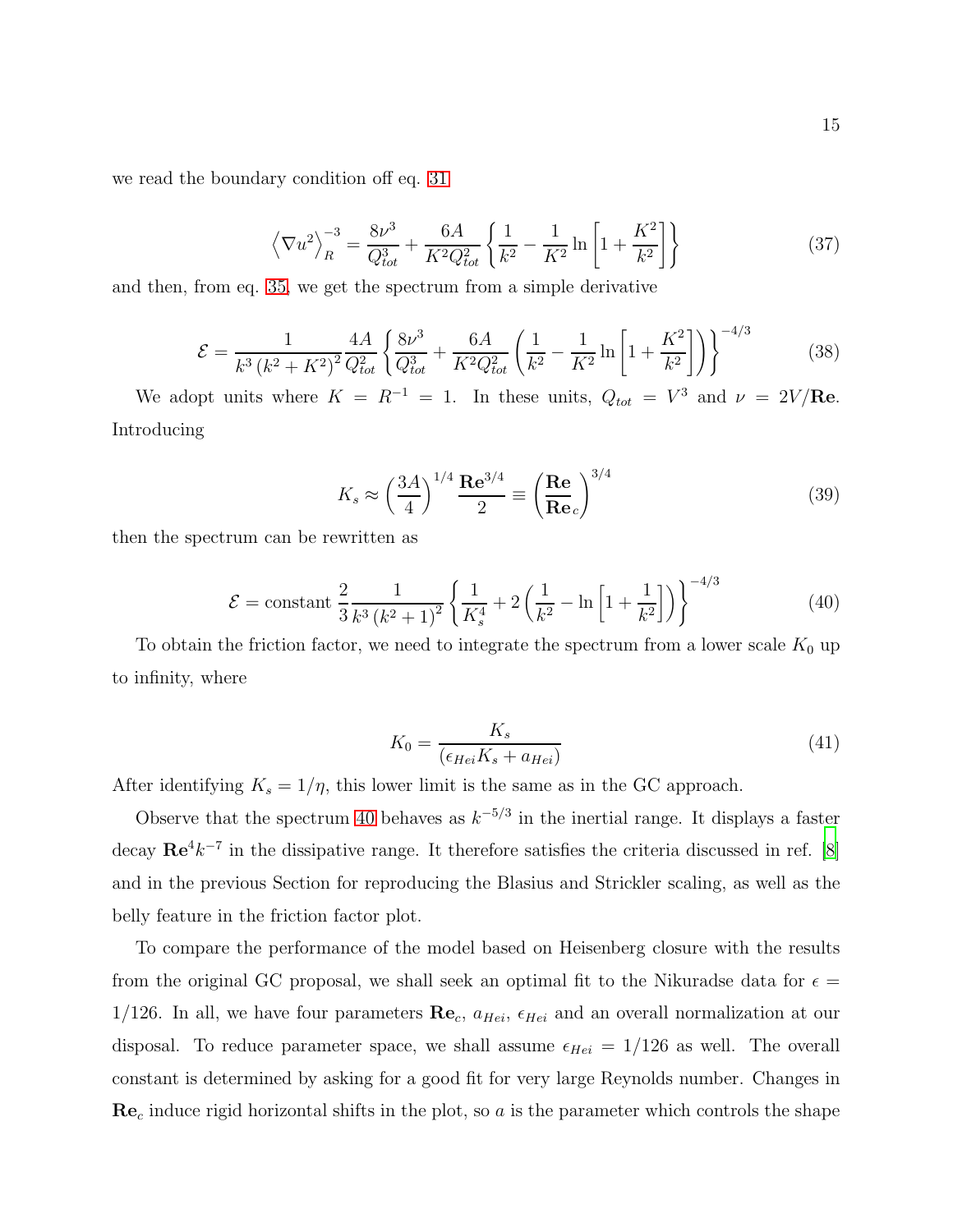of the curve. The best fit is obtained for  $a = 1.25$ , which is physically acceptable. We show the result in fig. [6](#page-15-0)



<span id="page-15-0"></span>FIG. 6: Log-Log plot of the friction factor as computed from the form [40](#page-14-0) of the spectrum, compared to the data for  $\epsilon = 1/126$ . The Heisenberg model prediction is the thick line, the experimental values are the thin line. We have extrapolated the experimental data down to  $\mathbf{Re} = 10^2$  and up to  $\mathbf{Re} = 10^{10}$  to better appreciate the convergence to the asymptotic value. For this plot, we have chosen  $a = 1.25$ ,  $\epsilon_{Hei} = 1/126$  and  $\text{Re}_c = 1000$ . The overall constant is determined by fitting the theoretical value for f at infinitely large Reynolds number to the experimental asymptotic value.

We see that the Heisenberg closure leads to an expression which is as successful as the GC model in describing the Blasius regime and the approach to the asymptotic limit. This is clearly displayed in fig. [7,](#page-16-1) which is simply the superposition of figs. [5](#page-12-0) and [6.](#page-15-0)

#### IV. FINAL REMARKS

The GC proposal is striking in that it offers a simple explanation for the ups and downs of the plot of the friction factor against Reynolds number.

In this note we have combined the main GC postulates with a spectrum derived from Heisenberg closure. The result fits the Nikuradse data as well as the original GC analysis. This is good news for the GC model in that it underlines the fact that the model is built on generic features, rather than detailed dynamical characteristics, of the flow. However, it is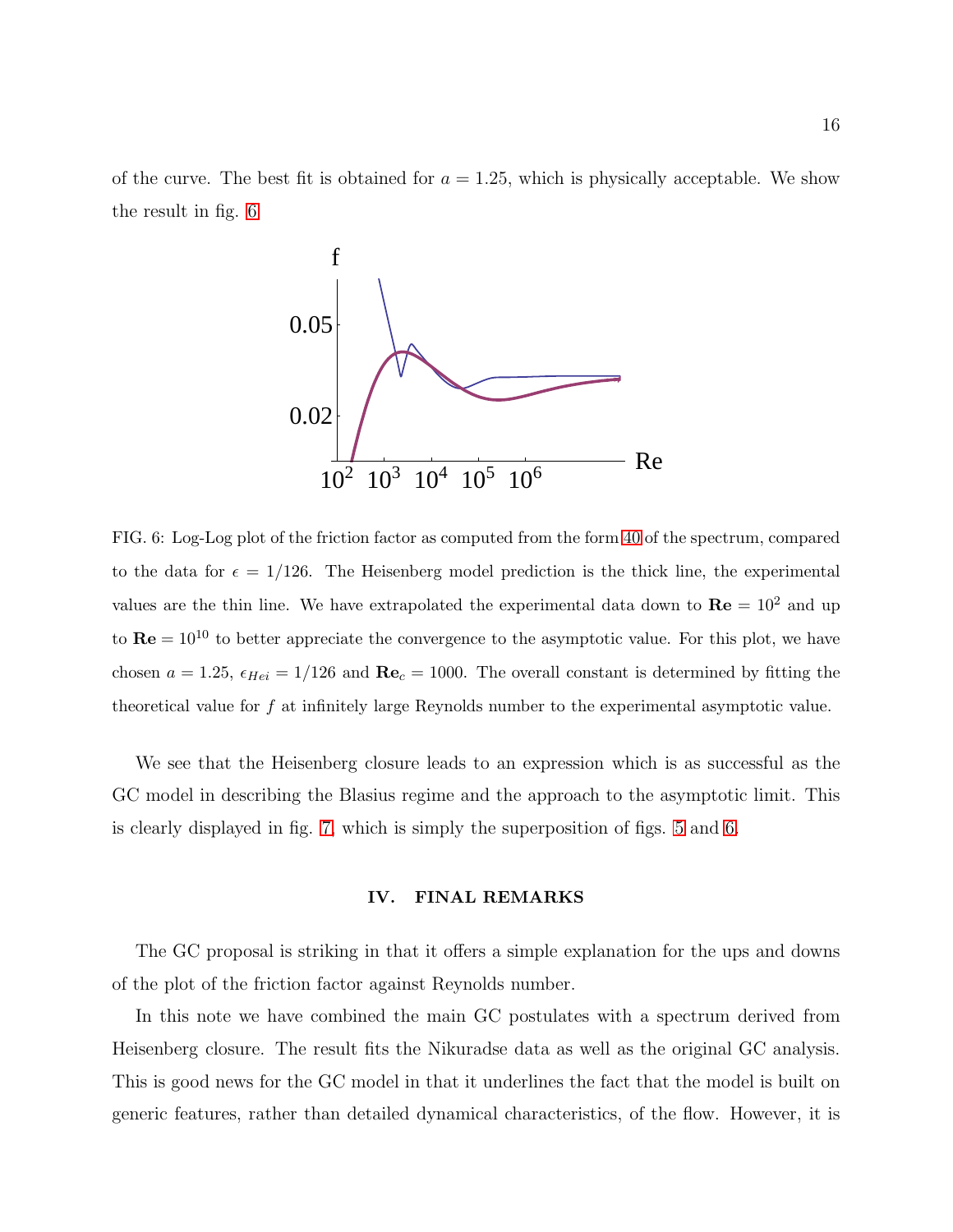

<span id="page-16-1"></span>FIG. 7: The plots of figs. [5](#page-12-0) and [6](#page-15-0) combined. The experimental data corresponds to the short dashes, the GC model is the long dashes, and the Heisenberg closure is the full line. There is essentially no difference between both theoretical models up to the highest Reynolds numbers.

also problematic, because Heisenberg closure is not generally regarded as realistic, specially in the dissipative range.

Both in the original and the Heisenberg closure model, moreover, it is clear that the quality of the final fit depends on the careful tuning of the many available parameters.

Our conclusion is that to make progress in understanding the friction factor of turbulent pipe flow along the direction pioneered by Gioia and Chakraborty we do not need to worry about a more accurate spectrum shape, but rather to provide a solid foundation for the basic assumptions of the GC analysis.

## Acknowledgments

We wish to thank Jose Lanziani, Salvador Gil and Pablo Mininni for discussions and pointing ref. [\[5](#page-17-3)] to us.

This work is supported by University of Buenos Aires, CONICET and ANPCyT.

<span id="page-16-0"></span>[1] H. Schlichting, Boundary Layer Theory (McGraw-Hill, New York, 1950).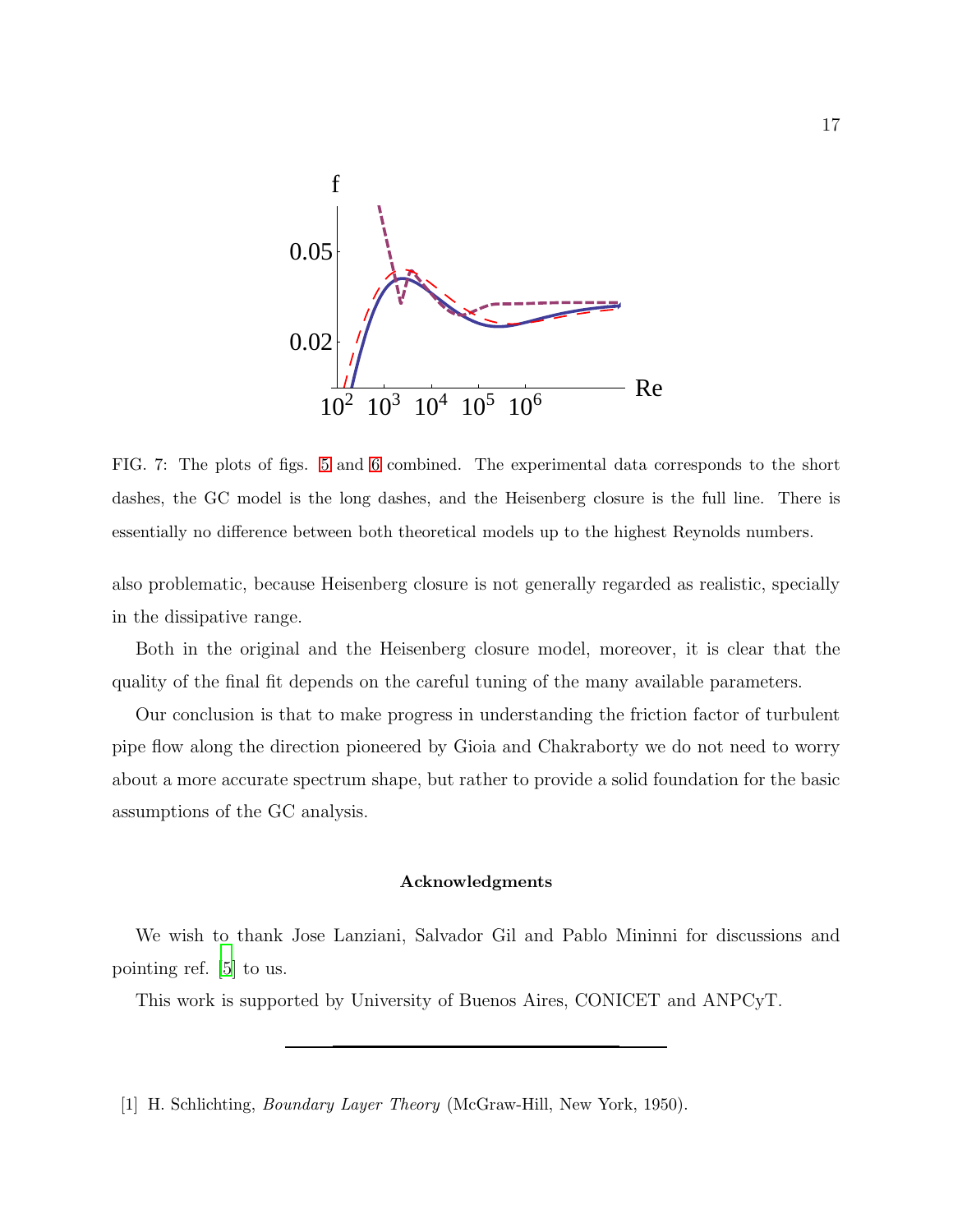- <span id="page-17-1"></span><span id="page-17-0"></span>[2] A. S. Monin and A. M. Yaglom, Statistical Fluid Mechanics (MIT Press, Boston, 1971).
- <span id="page-17-2"></span>[3] S. B. Pope, Turbulent Flows (Cambridge UP, London, 2000).
- [4] B. J. McKeon, M. V. Zagarola and A. J. Smits, A new friction factor relationship for fully developed pipe flow, J. Fluid Mec. 538, 429 (2005)
- <span id="page-17-3"></span>[5] G. O. Cordero, Improvements in Estimating Pipeline Friction, GIMOR (SPE International-Argentine Petroleum Section-Grupo de inters en modelado y operacin de redes y ductos) 7th Annual Meeting, 5 November 2008, Buenos Aires.
- <span id="page-17-4"></span>[6] N. Afzal and A. Seena, Alternate scales for turbulent flow in transitional rough pipes: universal log laws, Transactions of the ASME 129, 80 (2007).
- <span id="page-17-5"></span>[7] B. H. Yang and D. Joseph, Virtual Nikuradse, J. Fluid Mech. (submitted) http://www.aem.umn.edu/People/faculty/joseph/PL-correlators/docs-ln/R1-JFM-submissions-virtual-Nikur
- <span id="page-17-6"></span>[8] G. Gioia and P. Chakraborty, Turbulent friction in rough pipes and the energy spectrum of the phenomenological theory, Phys. Rev. Lett. 96, 044502 (2006).
- <span id="page-17-12"></span>[9] L. D. Landau and E. M. Lifshitz, Fluid Mechanics (Pergamon Press, Oxford, 1987)
- <span id="page-17-7"></span>[10] G. Gioia and F. A. Bombardelli, Scaling and similarity in rough channel flows, Phys. Rev. Lett. 88, 014501 (2001).
- <span id="page-17-8"></span>[11] G. Gioia, P. Chakraborty and F. A. Bombardelli, Rough-pipe flows and the existence of fully developed turbulence, Phys. Fluids 18, 038107 (2006).
- <span id="page-17-9"></span>[12] N. Goldenfeld, Roughness-induced critical phenomena in a turbulent flow, Phys. Rev. Lett 96, 044503 (2006).
- <span id="page-17-10"></span>[13] M. Mehrafarin and N. Pourtolani, Imtermittency and rough-pipe turbulence, Phys. Rev. E77, 055304(R) (2008)
- <span id="page-17-11"></span>[14] N. Guttemberg and N. Goldenfeld, The friction factor of two-dimensional rough-pipe turbulent flows, [arXiv:0808.1451.](http://arxiv.org/abs/0808.1451)
- <span id="page-17-13"></span>[15] W. Heisenberg, On the theory of statistical and isotropic turbulence, Proc. Roy. Soc. A195, 402 (1948).
- <span id="page-17-14"></span>[16] S. Chandrasekhar, On Heisenberg's elementary theory of turbulence, Proc. Roy. Soc. 200, 20 (1949).